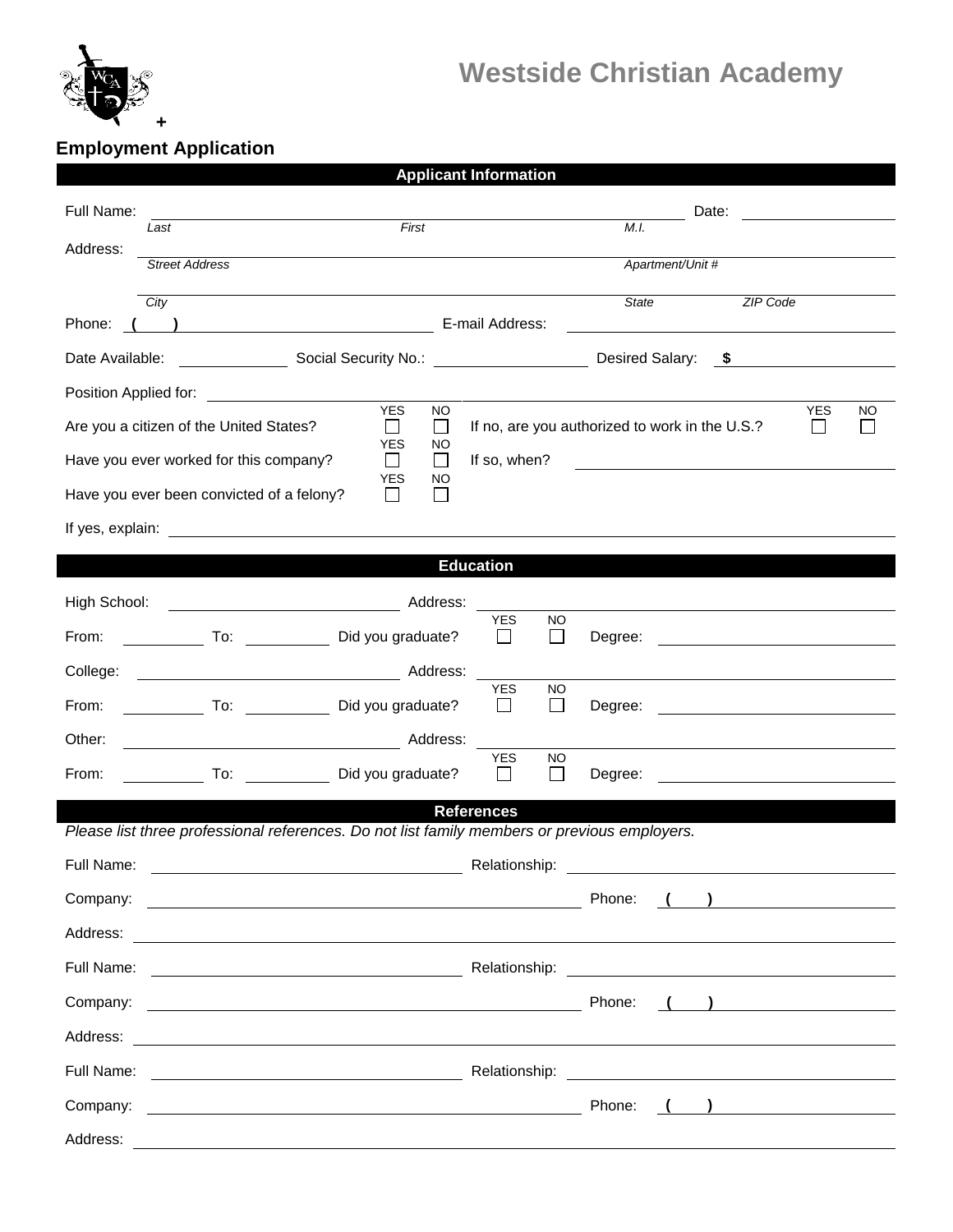| <b>Previous Employment</b>                                                                                                        |                                                                                                                                                                                                                                                                                                                                              |  |  |  |  |
|-----------------------------------------------------------------------------------------------------------------------------------|----------------------------------------------------------------------------------------------------------------------------------------------------------------------------------------------------------------------------------------------------------------------------------------------------------------------------------------------|--|--|--|--|
| Company:<br><u> 1980 - Johann Barbara, martin amerikan basar dan basa dan basar dan basar dalam basa dalam basa dalam basa da</u> | Phone:<br>$\overline{a}$ and $\overline{a}$ and $\overline{a}$ and $\overline{a}$ and $\overline{a}$ and $\overline{a}$ and $\overline{a}$ and $\overline{a}$ and $\overline{a}$ and $\overline{a}$ and $\overline{a}$ and $\overline{a}$ and $\overline{a}$ and $\overline{a}$ and $\overline{a}$ and $\overline{a}$ and $\overline{a}$ and |  |  |  |  |
| Address:<br><u> 1980 - Johann Barnett, fransk politik (f. 1980)</u>                                                               | Supervisor:<br><u> 1989 - Johann Barbara, martxa alemaniar a</u>                                                                                                                                                                                                                                                                             |  |  |  |  |
| Starting Salary: \$<br>Job Title:                                                                                                 | Ending Salary: \$                                                                                                                                                                                                                                                                                                                            |  |  |  |  |
|                                                                                                                                   |                                                                                                                                                                                                                                                                                                                                              |  |  |  |  |
| To: Reason for Leaving:<br>From:                                                                                                  |                                                                                                                                                                                                                                                                                                                                              |  |  |  |  |
| <b>YES</b><br>May we contact your previous supervisor for a reference?                                                            | <b>NO</b><br>$\perp$                                                                                                                                                                                                                                                                                                                         |  |  |  |  |
| Company:                                                                                                                          | Phone:<br>$\begin{pmatrix} 1 & 1 \end{pmatrix}$                                                                                                                                                                                                                                                                                              |  |  |  |  |
|                                                                                                                                   | Supervisor:                                                                                                                                                                                                                                                                                                                                  |  |  |  |  |
|                                                                                                                                   |                                                                                                                                                                                                                                                                                                                                              |  |  |  |  |
|                                                                                                                                   |                                                                                                                                                                                                                                                                                                                                              |  |  |  |  |
| From:<br>To: Reason for Leaving:                                                                                                  |                                                                                                                                                                                                                                                                                                                                              |  |  |  |  |
| <b>YES</b><br>May we contact your previous supervisor for a reference?                                                            | NO.<br>$\perp$                                                                                                                                                                                                                                                                                                                               |  |  |  |  |
|                                                                                                                                   | Phone:<br>$\begin{pmatrix} 1 & 1 \end{pmatrix}$                                                                                                                                                                                                                                                                                              |  |  |  |  |
|                                                                                                                                   | Supervisor:<br><u> 1989 - Jan James Stein, fransk politik (</u>                                                                                                                                                                                                                                                                              |  |  |  |  |
|                                                                                                                                   |                                                                                                                                                                                                                                                                                                                                              |  |  |  |  |
|                                                                                                                                   |                                                                                                                                                                                                                                                                                                                                              |  |  |  |  |
| From:<br>To: The Reason for Leaving:                                                                                              |                                                                                                                                                                                                                                                                                                                                              |  |  |  |  |
| <b>YES</b><br>May we contact your previous supervisor for a reference?                                                            | NO.<br>$\mathsf{L}$                                                                                                                                                                                                                                                                                                                          |  |  |  |  |
| <b>Pastoral Reference</b>                                                                                                         |                                                                                                                                                                                                                                                                                                                                              |  |  |  |  |
|                                                                                                                                   |                                                                                                                                                                                                                                                                                                                                              |  |  |  |  |
| Church Address: ______<br>Street                                                                                                  | State/ZIP Code                                                                                                                                                                                                                                                                                                                               |  |  |  |  |
|                                                                                                                                   |                                                                                                                                                                                                                                                                                                                                              |  |  |  |  |
|                                                                                                                                   |                                                                                                                                                                                                                                                                                                                                              |  |  |  |  |
|                                                                                                                                   |                                                                                                                                                                                                                                                                                                                                              |  |  |  |  |
| Volunteer Services (describe any volunteer work you have done)                                                                    |                                                                                                                                                                                                                                                                                                                                              |  |  |  |  |
|                                                                                                                                   |                                                                                                                                                                                                                                                                                                                                              |  |  |  |  |
|                                                                                                                                   |                                                                                                                                                                                                                                                                                                                                              |  |  |  |  |
|                                                                                                                                   |                                                                                                                                                                                                                                                                                                                                              |  |  |  |  |
|                                                                                                                                   |                                                                                                                                                                                                                                                                                                                                              |  |  |  |  |

 $\_$  ,  $\_$  ,  $\_$  ,  $\_$  ,  $\_$  ,  $\_$  ,  $\_$  ,  $\_$  ,  $\_$  ,  $\_$  ,  $\_$  ,  $\_$  ,  $\_$  ,  $\_$  ,  $\_$  ,  $\_$  ,  $\_$  ,  $\_$  ,  $\_$  ,  $\_$  ,  $\_$  ,  $\_$  ,  $\_$  ,  $\_$  ,  $\_$  ,  $\_$  ,  $\_$  ,  $\_$  ,  $\_$  ,  $\_$  ,  $\_$  ,  $\_$  ,  $\_$  ,  $\_$  ,  $\_$  ,  $\_$  ,  $\_$  ,

 $\_$  , and the set of the set of the set of the set of the set of the set of the set of the set of the set of the set of the set of the set of the set of the set of the set of the set of the set of the set of the set of th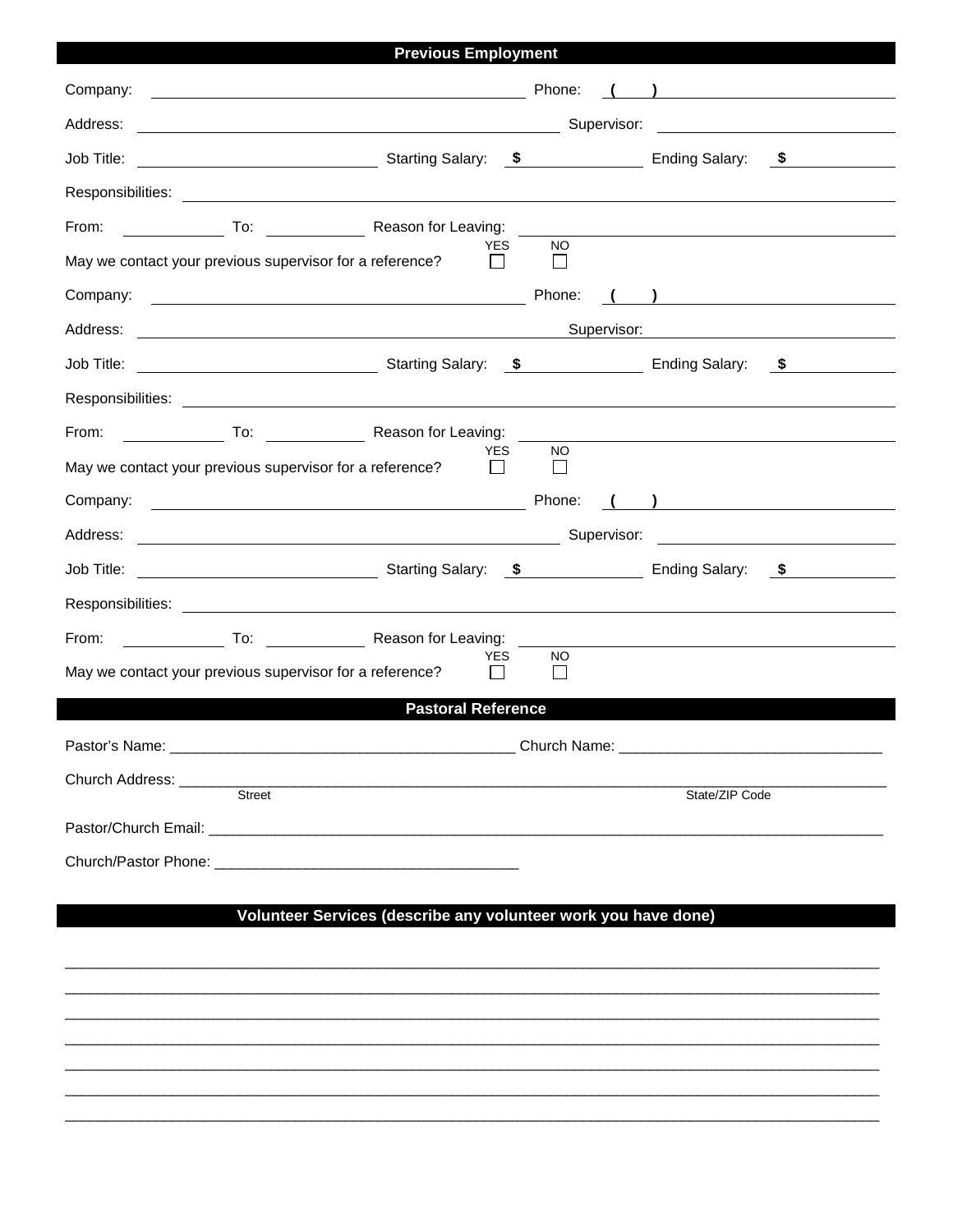#### Personal Testimony (Please write a personal testimony, you may use a separate sheet if you prefer)

### **Disclaimer and Signature**

I certify that my answers are true and complete to the best of my knowledge. I authorize investigation of all statements contained herein.

If this application leads to employment, I understand that false or misleading information in my application or interview may result in my release.

I am aware that a criminal history check is made on all employees.

I understand that I am required to abide by all rules and regulations of the program and fulfill to position obligations according to the job description for which I am hired.

I accept the Statement of Faith.